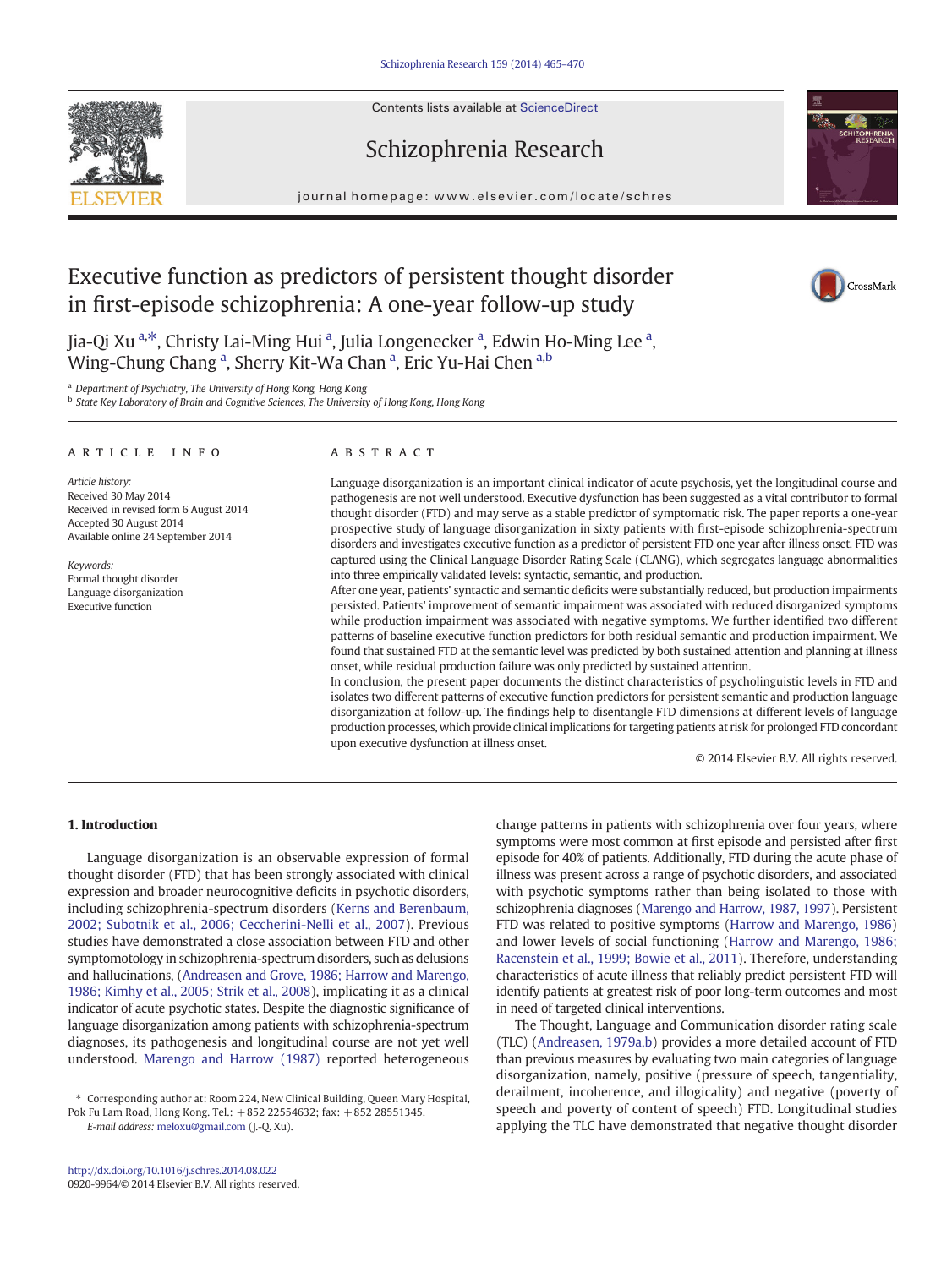remains stable over the course of illness while positive FTD declines in most patients ([Andreasen and Grove, 1986; Docherty et al., 1988;](#page--1-0) [Harvey et al., 1990; Bowie et al., 2005\)](#page--1-0). These results elucidate the independent temporal courses of FTD subtypes.

To better capture and quantify the full complexity and diversity of FTD, the Clinical Language Disorder Rating Scale (CLANG) was developed based on modern psycholinguistics. CLANG segregates language abnormalities into three empirically validated levels: syntactic (syntactic abnormalities, including phonetic abnormalities and abnormal word choice), semantic (corresponding to the traditional idea of loose associations) and production (corresponding to the notion of poverty of speech) [\(Chen et al., 1996](#page--1-0)). Using CLANG to assess linguistic deviations, [Ceccherini-Nelli and Crow \(2003\)](#page--1-0) also found a three factor structure, namely 'semantic', 'poverty', and 'excess'. This overlapped [Chen et al.](#page--1-0) [\(1996\)](#page--1-0)'s structure on the semantic and production/poverty factors. Ceccherini-Nelli & Crow also demonstrated a strong correlation between their CLANG dimensions and Schneiderian first-rank symptoms. Like previous TLC research, they demonstrated the diagnostic significance of CLANG in differentiating ICD-10 schizophrenia-spectrum diagnoses from other psychiatric disorders ([Ceccherini-Nelli and Crow, 2003;](#page--1-0) [Ceccherini-Nelli et al., 2007\)](#page--1-0). Thus, the clinical relevance and psycholinguistic detail of CLANG can help elucidate the underlying mechanism and longitudinal pattern of FTD across the schizophrenia-spectrum.

Executive impairment is an important contributor to language disorder ([Liddle, 1987a; McGrath, 1991; O'Leary et al., 2000; Moritz et al.,](#page--1-0) [2001; Kerns and Berenbaum, 2002; Barrera et al., 2005; Stirling et al.,](#page--1-0) [2006](#page--1-0)). [McGrath \(1991\)](#page--1-0) has proposed that the failures in planning, editing and monitoring thoughts lead to different manifestations of FTD in schizophrenia. [McGrath et al. \(1997\)](#page--1-0) have extended this dysexecutive hypothesis by demonstrating associations between language disorder and executive dysfunction (assessed with Wisconsin Card Sorting Test, Stroop Test, and Verbal Fluency Test) in a group of acute onset psychotic patients. Several subsequent studies have successively demonstrated significant correlations between FTD and a range of executive function tests (e.g., [Nestor et al., 1998; Kerns and Berenbaum, 2003; Barrera](#page--1-0) [et al., 2005; Stirling et al., 2006](#page--1-0)). Nonetheless, the role of executive functioning as a predictor of persistent FTD after acute illness onset has scarcely been studied. The current study addresses this gap in research.

The fractionation of executive functioning has been well studied among patients with schizophrenia-spectrum disorders ([Marczewski](#page--1-0) [et al., 2001; Alvarez and Emory, 2006; Chan and Toulopoulou, 2006;](#page--1-0) [Chan et al., 2006; Liu et al., 2011\)](#page--1-0). The Supervisory Attentional System (SAS) model proposed by [Norman and Shallice \(1986\)](#page--1-0) provides a theoretical model to understand the nature of dysexecutive syndrome. Under the SAS model, executive impairments in schizophrenia-spectrum disorders are segregated into distinct executive deficits [\(Marczewski et al., 2001;](#page--1-0) [Chan et al., 2004, 2006; Liu et al., 2011\)](#page--1-0). A more principled model of executive functioning better captures specific roles of distinct executive impairment in FTD. Hence, the current study decomposes executive functioning to predict residual FTD symptoms at follow-up. In order to identify a clear pattern of longitudinal trajectories of FTD and the role of executive functioning in persistent FTD in first-episode schizophrenia-spectrum disorders, we aim to (1) characterize changes in specific linguistic dimensions of language disorganization over one year after the first episode of schizophrenia-spectrum diagnoses; and (2) assess the role of executive functioning in predicting different dimensions of language disorganization at follow-up.

#### 2. Methods

#### 2.1. Subjects

Sixty patients (33 males) with first-episode schizophrenia-spectrum disorders were recruited from a larger cohort for a longitudinal study (see [Chan et al., 2006\)](#page--1-0). There were no significant differences between included and non-included cases in terms of gender, age, years of education and PANSS total score at the baseline. The study was approved by the relevant Institutional Review Boards prior to commencement. Written informed consents were attained from each participant at recruitment. All were Cantonese-speaking, Han Chinese diagnosed with schizophrenia-spectrum disorders based on DSM-IV criteria ([American Psychiatric Association, 1994\)](#page--1-0). Inter-rater reliability of diagnosis by two experienced clinicians in a sample of 38 patients was 86%. Patients with significant medical illness or having high suicidal risks judged by their attending clinicians were excluded from the study.

#### 2.2. Assessments

Assessments at two time points are analyzed, namely at patients' illness presentation (medication naive) and after one year.

#### 2.2.1. General intelligence

General intelligence was measured at first assessment using the Wechsler Adult Intelligence Scale Revised for Cantonese speaking populations [\(Hong Kong Psychological Society, 1989](#page--1-0)).

#### 2.2.2. Clinical Language Disorder Rating Scale (CLANG)

Seventeen observer-rated items were anchored on a four-point severity scale (see Appendix A). Rating was derived from a minimum of 15 minute speech output under a standardized condition. Suggestions of conditions eliciting a speech sample and definitions of CLANG items were described in detail in the validation paper [\(Chen et al., 1996](#page--1-0)). Severity of CLANG individual items depends on the extent to which it is present in relation to the length and duration of the total speech output. Three major domains of FTD were obtained according to the factor segregation of the CLANG original validation paper: 1) syntax (excess phonetic association, abnormal syntax, excess syntactic constrains, neologisms, and paraphasic error); 2) semantics (lack of semantic association, discourse failure, referential failures, and pragmatic disorder); and 3) production (lack of details, aprosodic speech, and poverty of speech) [\(Chen et al., 1996\)](#page--1-0).

#### 2.2.3. Positive and Negative Syndrome Scale

The Positive and Negative Syndrome Scale (PANSS; [Kay et al., 1987](#page--1-0)) assessed symptom severity in patients. Inter-rater reliability of the three raters was 0.83 (by intra-class correlation coefficient). A five-factor (negative, positive, disorganized, excited and anxiety/depression) structure, shown to represent psychopathology structure better than the original three factor structure while maintaining internal consistency [\(Emsley et al., 2003](#page--1-0)), was utilized.

#### 2.2.4. Executive functioning measures

Each of the following tests evaluates one specific component of executive functioning in the SAS model, as demonstrated in previous studies on the fractionation of executive functioning of patients with schizophrenia-spectrum disorders [\(Chan et al., 2004, 2006\)](#page--1-0).

#### 2.2.5. Hayling Sentence Completion Test (HSCT)

Two test sessions (A and B) are administered; session A is conducted first, followed by session B. In each session, fifteen sentences are presented in which the last word is missing but is strongly cued by the context of the sentence. Participants are instructed to fill in the missing word (as administered in [Burgess and Shallice, 1996; Chan et al.,](#page--1-0) [2012](#page--1-0); see [Bloom and Fischler, 1980](#page--1-0) for stimuli validation). The total number of correct responses in session A, when subjects are asked to complete with a word related to the context of the sentence, was recorded to assess the "semantic initiation" component of executive function ([Chan et al., 2012](#page--1-0)). The total number of correct answers in session B, which requires subject to inhibit a semantically habitual response to respond with a word that is not related to the context of the sentence, was recorded to assess the "semantic inhibition" capacity [\(Chan et al., 2012\)](#page--1-0).